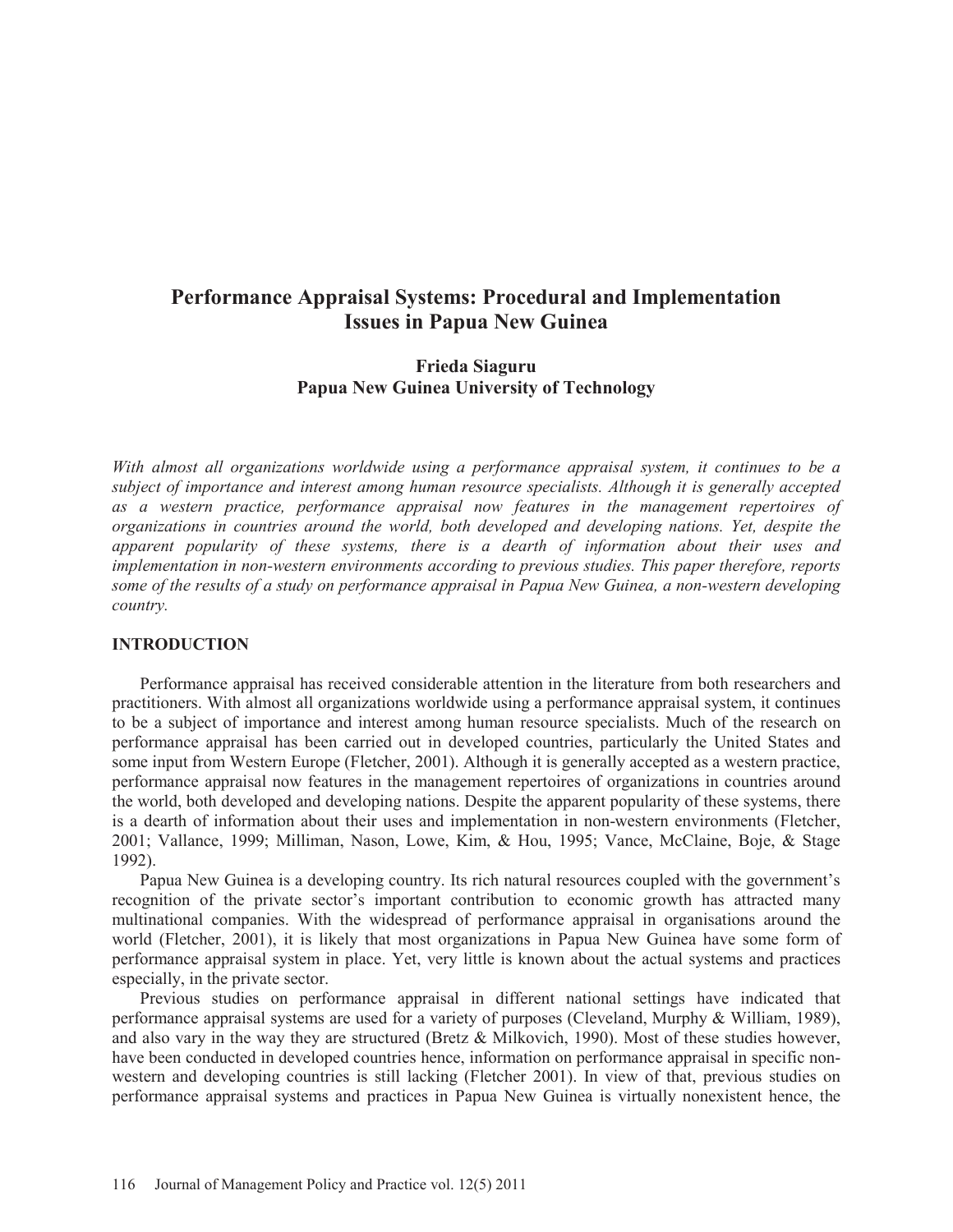unavailability of such basic but vital information. This study focused mainly on the primary purposes and the manner in which appraisal systems were implemented in Papua New Guinea's private sector organisations.

### **LITERATURE REVIEW**

### **Performance Appraisal Purposes**

Performance appraisals are considered to as important human resource management tools (Milliman, Kim & Von Glinow, 1993; Gomez-Mejia, Balkin, & Cardy, 1995), and serve a number of purposes in organizations (Cleveland et. al, 1989). According to Cumming & Schwab (1973), the objectives of performance appraisals can be categorised as either evaluative or developmental, however, these purposes are compatible. Cleveland et.al, (1989) found in their study that both administrative (i.e., evaluative) and developmental purposes underlie performance appraisal even though the majority of respondents indicated that the primary purpose of the appraisal system was administrative. Brumback, (1988), stated that performance appraisals have been used primarily for two purposes - to help make administrative decisions (i.e. evaluative) and to meet developmental objectives. The evaluative purposes are primarily concerned with looking back at how employees have performed over a given time period, against a required standard of performance. The developmental functions is concerned with improving the performance of employees by identifying areas of improvement, setting performance targets for the future, and agree on plans for follow-up actions.

Information collected from performance appraisal is used for making decisions about employees such as promotion, transfers, discharge, layoff, compensation, training need analysis and programs, and providing feedback for employee development (Landy and Farr, 1983; Ostroff, 1993). Appraisal information has also been widely used for performance improvement, feedback, development and documentation, as well as for research and evaluation such as test validation (Ferris, Barnum, Rosen, Holleran, and Dulebohn, 1995), and to evaluate human resource policies and programs (Fisher, Schoenfeldt, & Shaw, 1996).

Various other studies have reported their findings about the purposes of performance appraisal in organizations. Levin (1986), found the most common uses of performance appraisal to be one of determining employee training needs, merit review and salary administration. Thomas and Bretz (1994) reported from their study that performance appraisal information is most likely to be used for employee development or to administer merit pay. Thomas and Bretz (1994) identified the main developmental uses as improving work performance, communicating expectations, determining employee potential and aiding employee counseling. Apart from administering merit pay, other administrative uses are promotions, layoffs, transfers, termination, and validation of hiring decisions. Taylor and O'Driscoll (1994) reported their study in New Zealand to be consistent with a survey in the United States (Cleveland et al., 1989), in which the primary function of performance appraisal systems serves to provide individual employees with performance feedback, including identification of strength and weakness and giving recognition for good performance. Nankervis and Leece, (1997), in their study of Australian industry found that the most common purposes of performance appraisal systems relate to the current jobs and performances of employees, rather than to their future potential or career expectations.

The purposes of performance appraisal are diverse, and can often remain a puzzle in management processes, particularly, in developing and implementing the appraisal system. However, it is important that the design and implementation of a performance appraisal system be in line with the purposes it is intended to serve.

### **Implementation of Performance Appraisal Systems**

There are various questions concerning the implementation of performance appraisal systems. Some of these questions are: who designed the system; how often is appraisal conducted; who is the main source of appraisal; and which methods of appraisal are used (Taylor & O' Driscoll, 1994), to mention a few.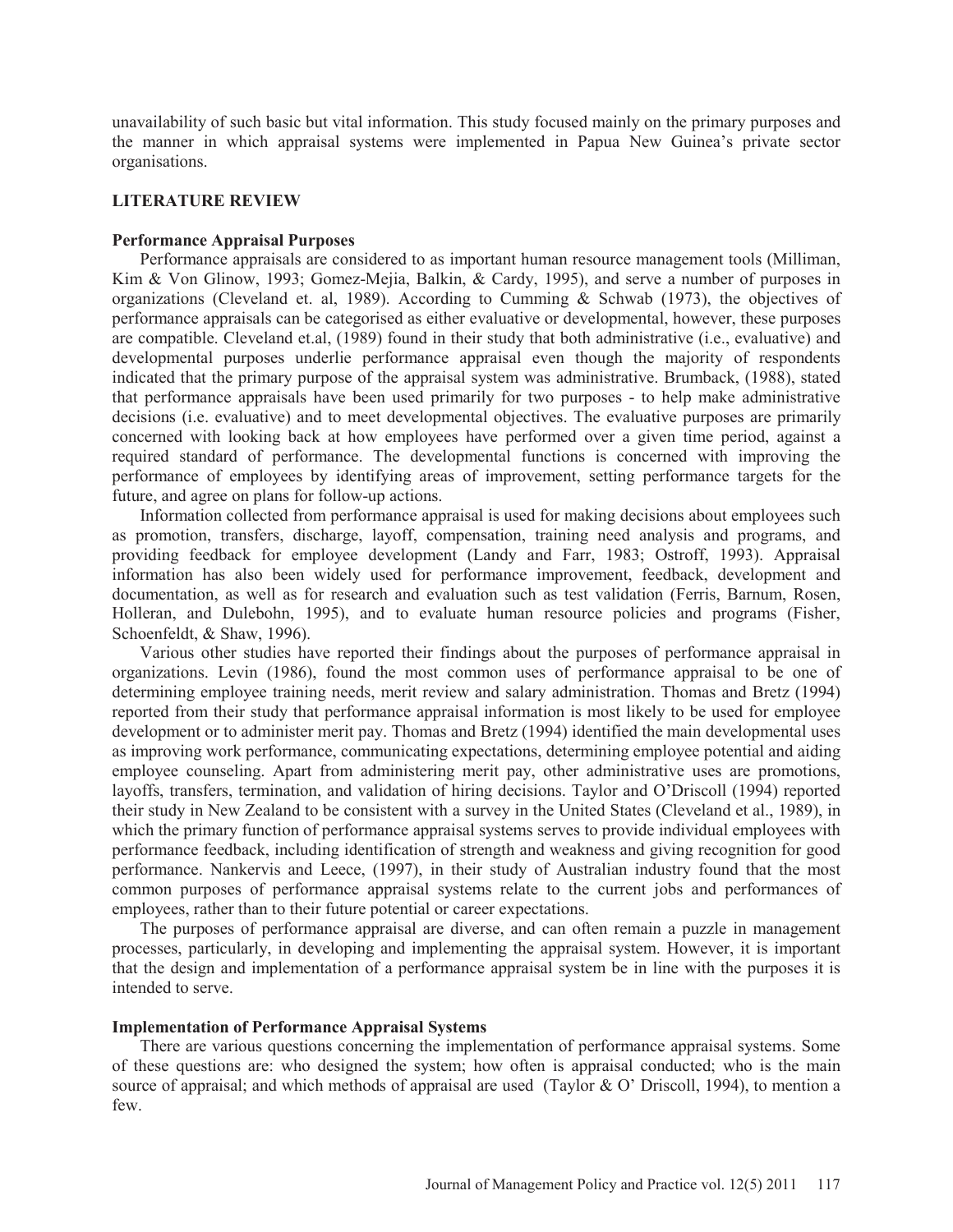Performance appraisal systems were found in earlier studies to be designed by human resource specialists alone or, jointly with other individuals or groups within or outside the organization. According to Bretz, Milkovich, and Read (1992) performance appraisal systems were designed primarily by personnel specialists with only limited input from the managers who use the system, and virtually no input from employees affected by them. Nankervis and Leece (1997) also found in their study that appraisal schemes are primarily designed by human resource specialist themselves, or in combination with other parties. They also found that the majority of organisations in the Australian industry conduct appraisals annually. Taylor & O'Driscoll (1994) reported that while annual appraisals are common in New Zealand organisations, a surprisingly large proportion of organizations also conduct appraisals more than once a year.

The immediate manager (or supervisor), self, peers, customers and subordinates are all potential appraisers of an employee's performance. Traditionally, an employee's immediate manager and/or supervisor is the main appraiser of the subordinate's performance. The logic behind this is that since managers are held responsible for their subordinates' performance, it makes sense that these managers do the appraisal of performance. Non-traditional rating sources (e.g., self and peer) however, can also provide valid appraisals (Bretz *et al*., 1992). Taylor & O'Driscoll (1994) found that managers were the primary appraisers in many organisations, although the appraisee do played an important role. Similarly, Nankervis and Leece (1997) reported the immediate supervisor as the main appraiser despite some interest in team or peer appraisal.

The three common aspects/criteria by which performance is appraised are: trait-based appraisal which assesses the abilities or other personal characteristics of an employee; behaviour–based appraisal which measures employee behaviour while on the job and; task outcome–based which measures the employees output (Fisher *et al,* 1996). The nature of the job, the purposes of the assessment, and the size of the firm may be some determinants of the type of criteria to be used. Bernardin and Klatt (1985) noted that small firms tend to rely heavily on trait-based approaches, while larger firms relied on a combination of traits, behaviour and result-based techniques. They also found that one in five organisations did not give employees the opportunity to review the performance appraisal results.

There are various types of methods use in appraising employees' performance. Locher and Teel (1988) identified graphic rating scales, open-ended essay and management by objective as the most popular appraisal methods. In another study, Smith, Hornsby and Shirmeyer (1996) noted that none of the human resource managers reported using behaviourally anchored rating scales (BARS). Nankervis and Leece (1997) found in their study that a combination of methods was used in the appraisal of both managers and non-managerial employees. However, when they collated all the combination of methods, management by objective was nominated the most frequently used method for managers, and job competencies, for non-managerial employees.

# **Difficulties in Implementing Performance Appraisal**

Performance appraisal is one of the most praised, criticised and debated management practices for decades (Lawler, 1994), yet, it has been identified as one of the least popular practices of human resource management. Human resource managers' themselves show little confidence in their performance systems (Beer, 1981) since they have to play the roles of both judge and jury (Beer, 1987). Beer, 1987 further noted that most managers are not trained to handle difficulties that arise from negative feedback. Grote (1996), in discussing the training of appraisers and appraisees mentioned the importance of continuous training for personnel staff and human resource managers and especially for new managers (appraisers). Taylor and O'Driscoll (1994), in concluding their study identified three directions for training in performance appraisal: improving managers' skills, addressing appraisees' performance problems and discussing development needs and career aspirations of employees. To ensure successful implementation there needs to be a complete understanding, acceptance, and support of the appraisal system and its purposes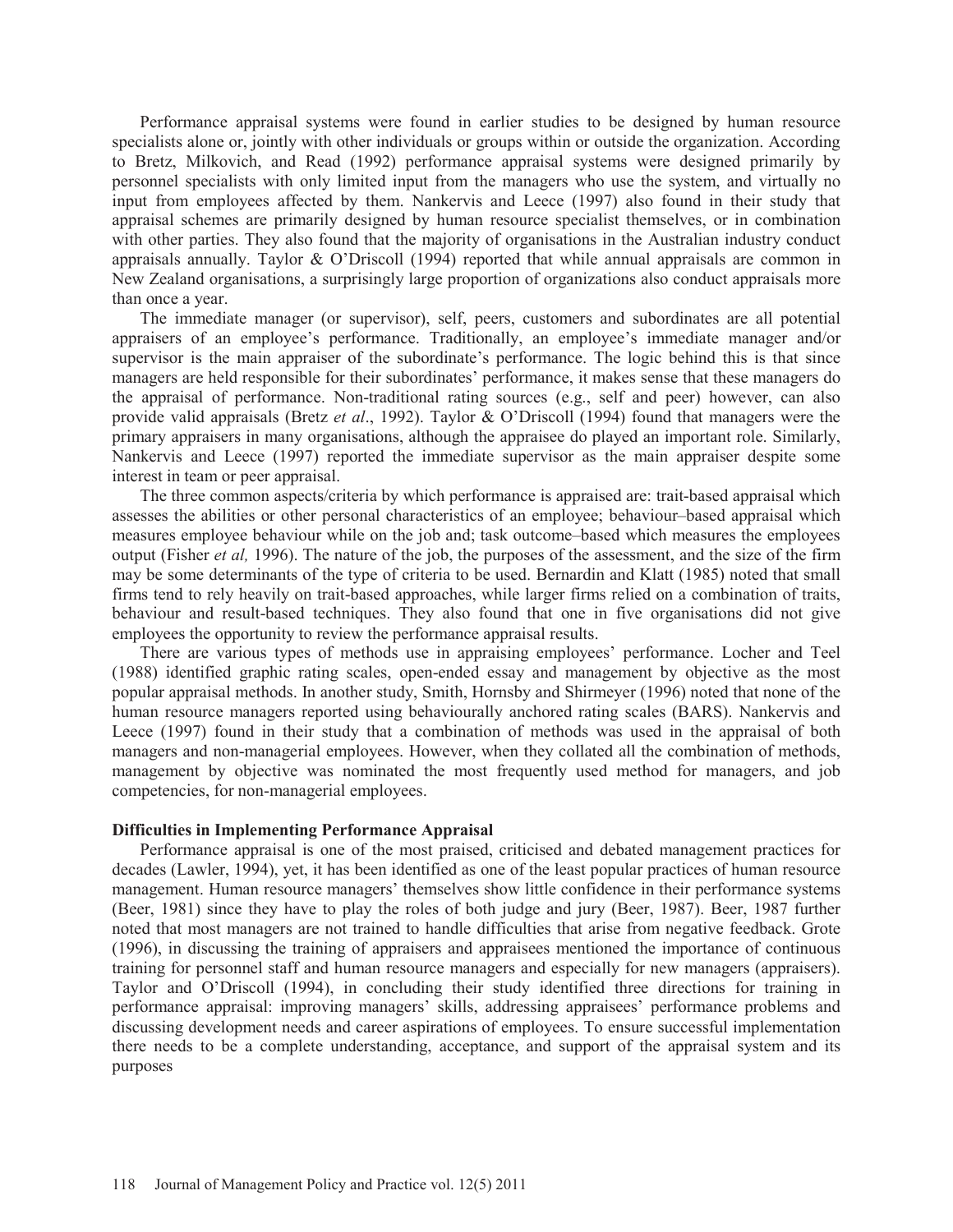### **AIM OF STUDY**

This study examined the current performance appraisal systems of some private sector organisations in Papua New Guinea with the aim to provide a description of the primary purposes of performance appraisal systems, how these systems are implemented and, any difficulties experienced in implementing the performance appraisal systems*.* The findings of this study are important for at least two reasons. Firstly, it contributes to descriptive information on performance appraisal, in non–western developing countries and also provides an important building block for further studies. Secondly, an understanding of the current performance appraisal systems and their difficulties may provide some guidance for human resource managers in developing new appraisal systems and making appropriate improvements to current systems particularly, in the country's context.

# **METHODOLOGY**

#### **Sample**

Semi-structured interviews on performance appraisal were carried out among human resource managers/administrators in Papua New Guinea's private sector organisations. A sample of 80 organisations was selected randomly from information provided by the Papua New Guinea Investment Promotion Authority and the Papua New Guinea Telephone Directory. The respondents were deliberately from organisations that have implemented a performance appraisal system thus, a letter was sent out to confirm their eligibility and willingness to participate in this study.

Of the 80 organizations contacted, 38 responded confirming the existence of a performance appraisal system. While two declined and 36 indicated their willingness to participate, another two were unavailable during the interview period, leaving a sample of 34 eligible organizations. The respondents consisted of 34 human resource managers or those administering the performance appraisal function. The job titles of respondents ranged from Human Resource General Manager, Human Resource Superintendent, Human Resource Manager, Human Resource Consultant, Human Resource Officer/Supervisor, and Finance and Administration Manager.

Respondents' average years of experience in conducting performance appraisal was 11.4 years. Of the 34 respondent, 67.7% were nationals and 32.3% were expatriates. The gender of the respondents was 25 males and 9 females. The average number of employees per organization was 670.

## **Questionnaire**

The Questionnaire has two parts, of which only some findings of the first part are reported in this paper. This part of the questionnaire was divided into three sections to determine the following information: the primary purpose for conducting performance appraisal; how the performance appraisal systems are implemented and; any difficulties encountered in implementing the appraisal systems. Particular questions relating to how performance appraisals are implemented were similar to those used by Taylor and O'Driscoll, (1994). In their study, data was primarily collected through a mailed questionnaire using structured questions whereas in this study, data was collected through a semistructured interview using both open and closed ended questions. Most of the closed-ended questions asked sought responses on a 5-point likert scale, for example:  $1 =$  'very small extent' to  $5 =$  'very large' extent'. However, the respondents were also encouraged to talk freely about whatever seems important to them in relation to each question.

### **Procedure**

A letter was sent out to each of the Human Resource Manager of the randomly selected organizations four weeks before the interviews were conducted. Managers were telephoned two weeks later, and interviews arranged. Both the face-to-face and telephone interview methods of data collection were utilised in which all the participants were interviewed individually by the researcher. The choice of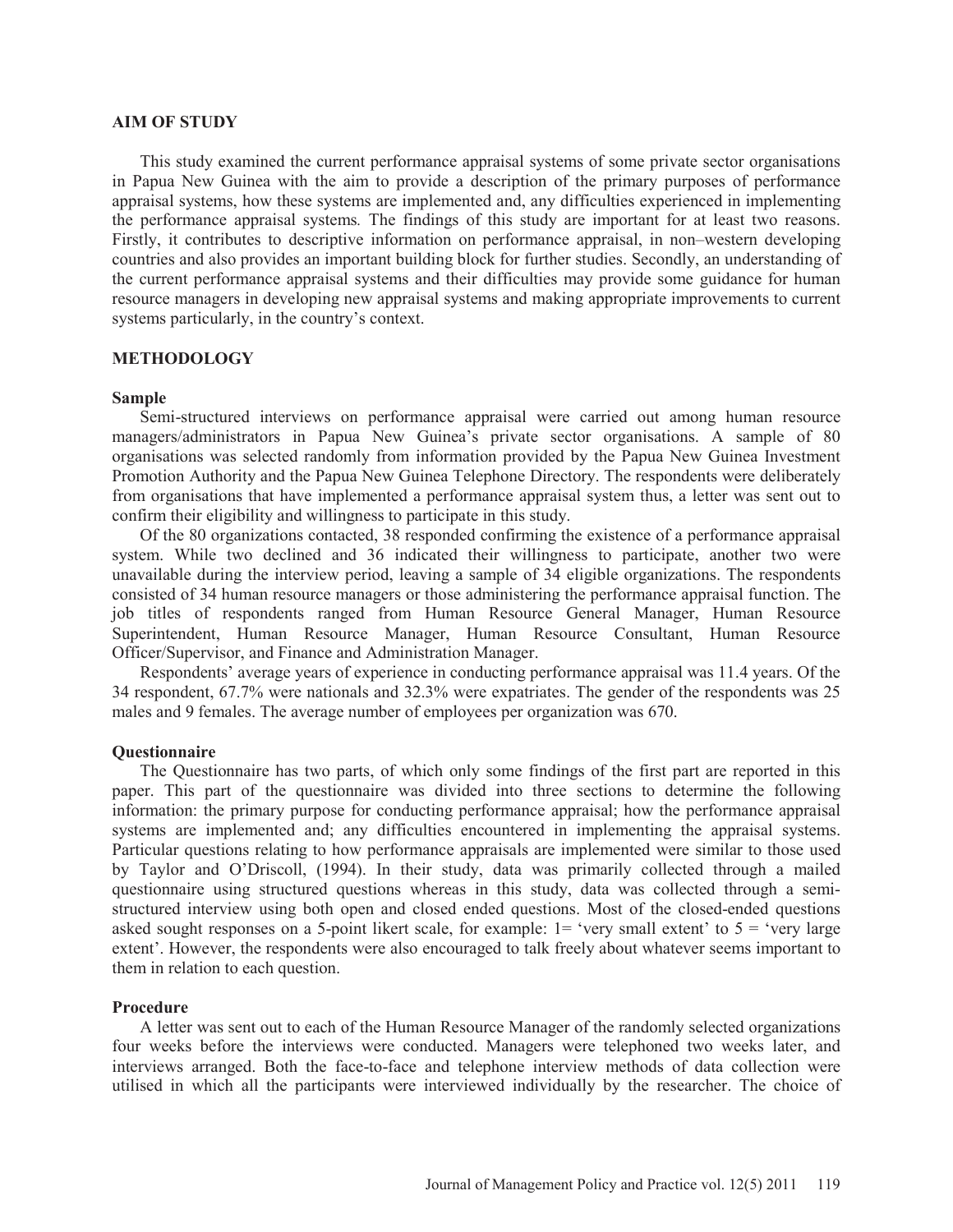interview methods was largely due to the remote geographical locations of large mining companies and also time and financial limitations.

The face-to-face interview methods was used to collect data from the bulk of the respondents based in their respective organization's head office located in either one of the country's two cities, Port Moresby and Lae. The telephone interviews on the other hand, were used to collect data from respondents located in other provinces in the country*.* Both methods of interview were conducted using the same approach through which the respondent was informed of the overall aim of the research, the purpose of the interview, and confidentiality of the information obtained at the beginning of each interview using a standard introductory note prepared by the researcher. Of the 34 participants, 30 were interviewed faceto-face and four by telephone.

## **RESULTS**

All (n =34) the respondents in this study confirmed that their organisations have implemented a performance appraisal system. The organizations have used their current performance appraisal systems for an average of 4.7 years before the survey. As shown in Table 1, 44.1% of the organizations refer to their particular appraisal system as performance appraisal, 20.6% performance management, 11.8% performance review, 5.9% each of performance evaluation and performance assessment respectively, and 11.8% are referred to by other terms.

| Term by which PAS is referred to: | <b>Number</b> | Percentage $(\% )$ |
|-----------------------------------|---------------|--------------------|
| Performance Appraisal             | 15            | 44.1               |
| Performance Review                |               | 11.8               |
| Performance Management            |               | 20.6               |
| Performance Assessment            |               | 59                 |
| Performance Evaluation            |               | 59                 |
| Others                            |               | 117                |

**TABLE 1 TERM USED FOR PERFORMANCE APPRAISAL SYSTEM (PAS)** 

The majority (44.1%), of respondents reported that their current performance appraisal system was designed within the organization by human resource personnel in consultation with other managers. This was closely followed by 35.3% whose appraisal systems were designed by their overseas based parent company. Others reported designing their appraisal systems jointly with consultants (8.8 %), jointly with parent company overseas (5.9 %), or engaged a human resource consultant (2.9%).

### **Purposes and Use of Performance Appraisal**

All of the respondents reported the overall functions of their performance appraisal system as both evaluative and developmental. The majority (61.8%), of respondents viewed the overall function of their performance appraisal as evaluative to a 'large extent' followed by 29.4% to a 'very large extent', and 8.8% to a moderate extent. The view of the overall function of the performance appraisal systems as developmental was reported by the majority (38.3%), as been to a 'very large extent', 23.5%, to a very large extent, 17.6%, as moderate, 14.7%, to a 'small extent' and, 5.9%, to a' very small extent'.

Respondents were asked what the main purposes (objectives) of their performance appraisal systems were in which they were allowed to state more than one purpose. The most common of the many objectives reported were the identification of training (14 organizations), reward/compensation (13 organizations), meeting organizational goals (12 organizations), evaluating current performance (11 organization), and other less common objectives as shown in Table 2. When asked about the extent to which performance appraisal information is used to discuss employee development, the responses were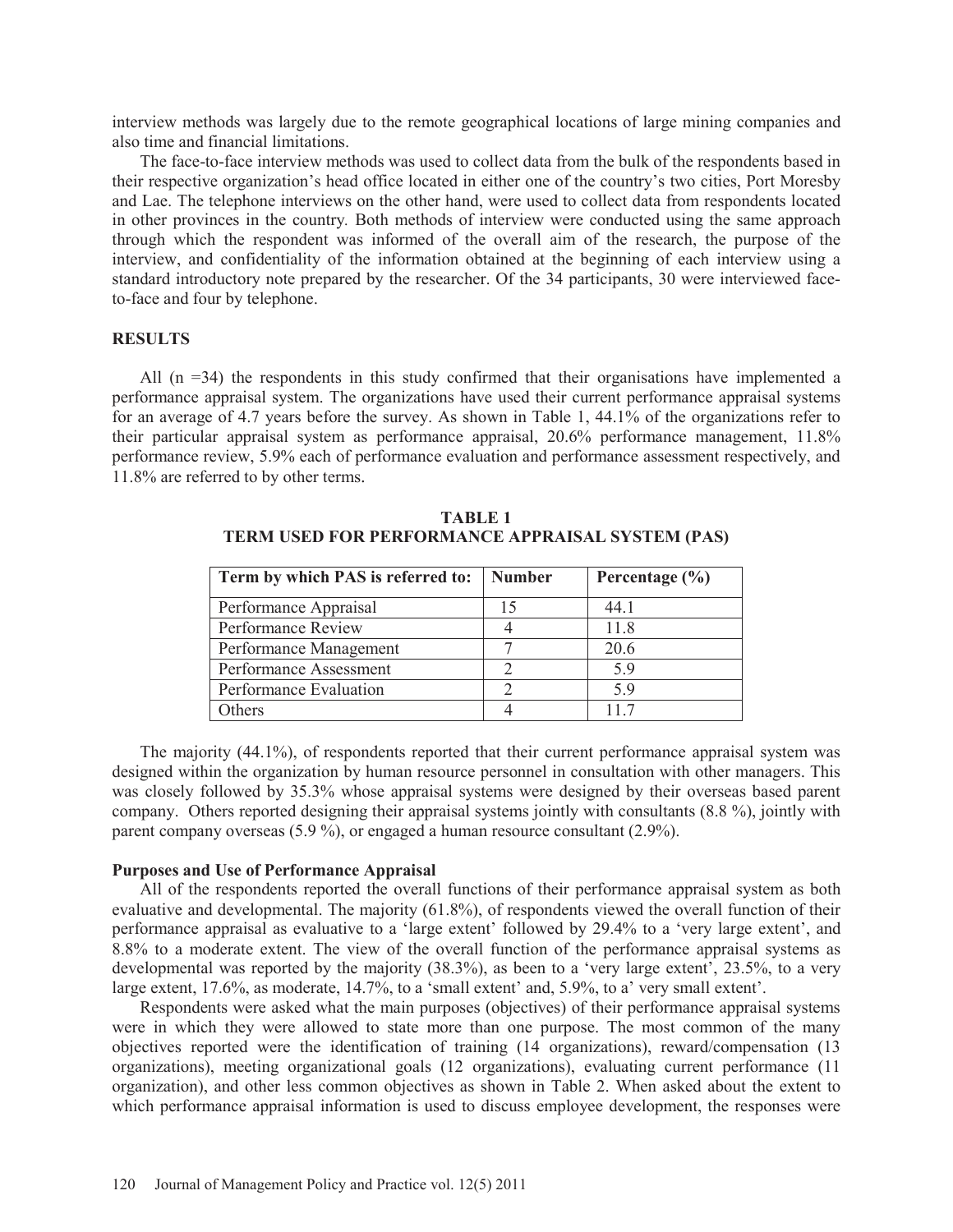'to a large extent or more' 41.1%, 'moderate extent', 29.4%, 'small extent' 20.6%, and 8.8% said 'never'. Responses to the extent to which employees' salaries and wages are influenced by their performance appraisal were 38.2%, 'moderate', 35.3%, 'very large extent', 14.7%, 'large extent' and, 11.8%, said 'not at all'. The majority (94.1%), of managers were also reported to be recommending pay increases based on performance while only 5.9% reported otherwise.

# **TABLE 2**

| Purpose is to:                         | Frequency | Percentage $(\% )$ |
|----------------------------------------|-----------|--------------------|
| Identification of Training needs       | 14        | 20.6               |
| Reward employees for good performance  | 13        | 19.1               |
| Meet organisational goals              | 12        | 17.6               |
| Evaluate current performance           |           | 16.2               |
| Employee Career Planning & Development |           | 10.3               |
| Improve employee performance           |           | 5.9                |
| Feedback                               |           | 44                 |
| Others                                 |           | 5 Q                |

# **THE MAIN PURPOSES OF PERFORMANCE APPRAISAL**

# **Frequency of Appraisal**

The majority (61.8%) of the respondents reported conducting their performance appraisal annually with 29.4% conducting theirs 6 monthly, and the remaining 8.8% conducting appraisals either 4 monthly, 3 monthly, or as and when necessary (see table 3). Informal reviews were being conducted by organizations during the course of the year in which 35.3 % indicated that this was done frequently, 32.4% have it done sometimes, 17.6% rarely, 8.8% always, and 5.9% do not review performance informally.

While more than half (64.7%) of the organizations conduct performance appraisals on all their employees, 35.3% of the organizations do exclude some categories of their employees from appraisals. Those excluded from being appraised include lower level employees, top management, specialist and, casual staff.

| How often is appraisal conducted? | <b>Number</b> | Percentage $(\% )$ |
|-----------------------------------|---------------|--------------------|
| Yearly                            |               | 61.8               |
| 6 monthly                         |               | 29.4               |
| 4 monthly                         |               | 29                 |
| 3 monthly                         |               | 29                 |
| As and when necessary             |               |                    |

**TABLE 3 FREQUENCY OF PERFORMANCE APPRAISAL** 

# **Source of Appraisal Ratings and Appraisee Participation**

Almost all (94.1 %), the respondents reported having the immediate manager as the main appraiser, with some input from the immediate manager's superior, in the case of appraising professional employees. Of the minority who reported otherwise, 2.9 % said that appraisals are jointly done by both the appraisee and immediate manager, and another 2.9 % said the Departmental head (manager's superior) alone is the appraiser. When the respondents were asked if the employees did have an opportunity to make an input in their own appraisal, the majority (79.4%) indicated positively and the minority (20.6%) indicated negatively. Few respondents however commented that, 'even with some input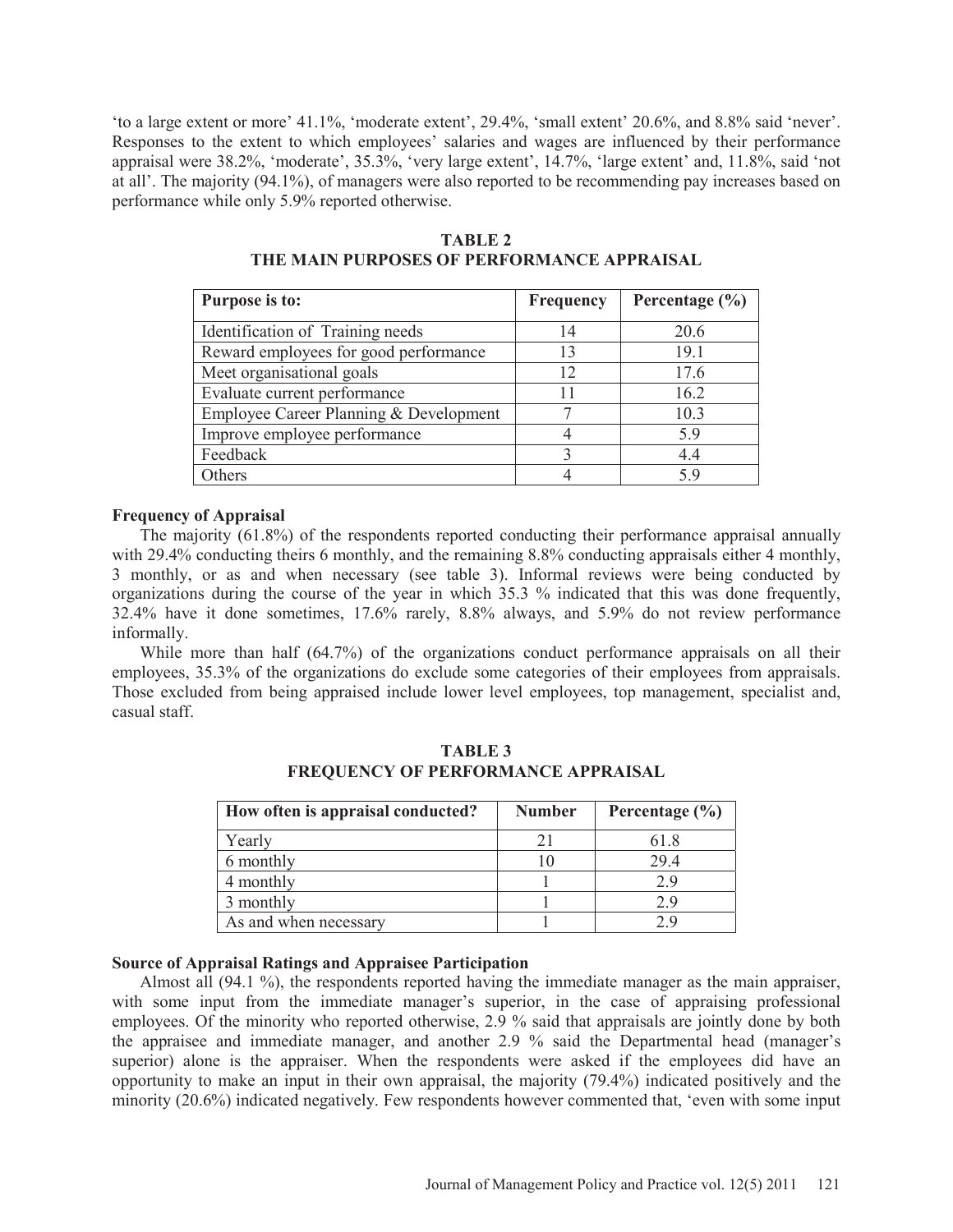from the individual employee appraised, the immediate manager still has the final say'. Apart from some interest shown, there was no actual input from peers and customers in assessing an individual's performance. This was supported in another question when the majority (94.1%) of the respondents said that immediate managers have a major contribution in rating individual performances.

# **Setting Objectives, Appraisal Criteria and Methods**

The extent to which individual and work-group performance objectives are set at the beginning of each appraisal period is shown in table 4. While the majority (67.7%) ensures that it is 'always' done, the minority (32.3%), are not very consistent. According to some respondents, management mostly sets the objectives with little or no input from the employees performing the job.

| Are performance objectives always<br>set at the beginning of the appraisal<br>period? | <b>Number</b> | Percentage $(\% )$ |
|---------------------------------------------------------------------------------------|---------------|--------------------|
| Rarely                                                                                |               | 29                 |
| Sometimes                                                                             |               | 11.8               |
| Frequently                                                                            |               | 17.6               |
| Always                                                                                | 23            | 67 7               |
| Total                                                                                 | 34            | 100                |

**TABLE 4 SETTING PERFORMANCE OBJECTIVES** 

Employee performance in the majority (61.8%), of organizations is appraised on both the taskoutcome and behaviour of employees (see Table 5). Of the remaining 38.2%, the appraisal criterias used were 26.5% based on task-outcome alone, 5.9% based on behavior alone and, 5.9% utilised task-outcome, behaviour and traits. The same criteria for assessment were used for all categories of employees in 88.2% of the organizations whilst the other 11.8% of organizations utilised different criteria for each category of employees.

**TABLE 5 ASPECTS BY WHICH PERFORMANCE IS APPRAISED** 

| <b>Aspects appraised</b>          | <b>Number</b> | Percentage $(\% )$ |
|-----------------------------------|---------------|--------------------|
| Task outcome                      |               | 26.5               |
| <b>Behaviour</b>                  |               |                    |
| Task outcome and behavior         |               |                    |
| Task outcome behaviour and traits |               |                    |

The rating scale is the most common method (47.1%) used in assessing employee performance. Other methods used were essay writing (26.5%) grading (17.6%) and ranking (8.8%). A few of the respondents also mentioned a slight combination of other methods but not significantly. Respondents reported using the same appraisal method to assess individual performance of all categories. The majority (82.4%), of respondents also reported including a global/overall rating of each individual's performance whilst the minority (17.6%), do not give global ratings.

## **Feedback and Openness**

The majority (91.2%) of organisations provide feedback to employees on their performance after a formal appraisal. However, the remaining 8.8% prefer not to provide feedback to employees especially,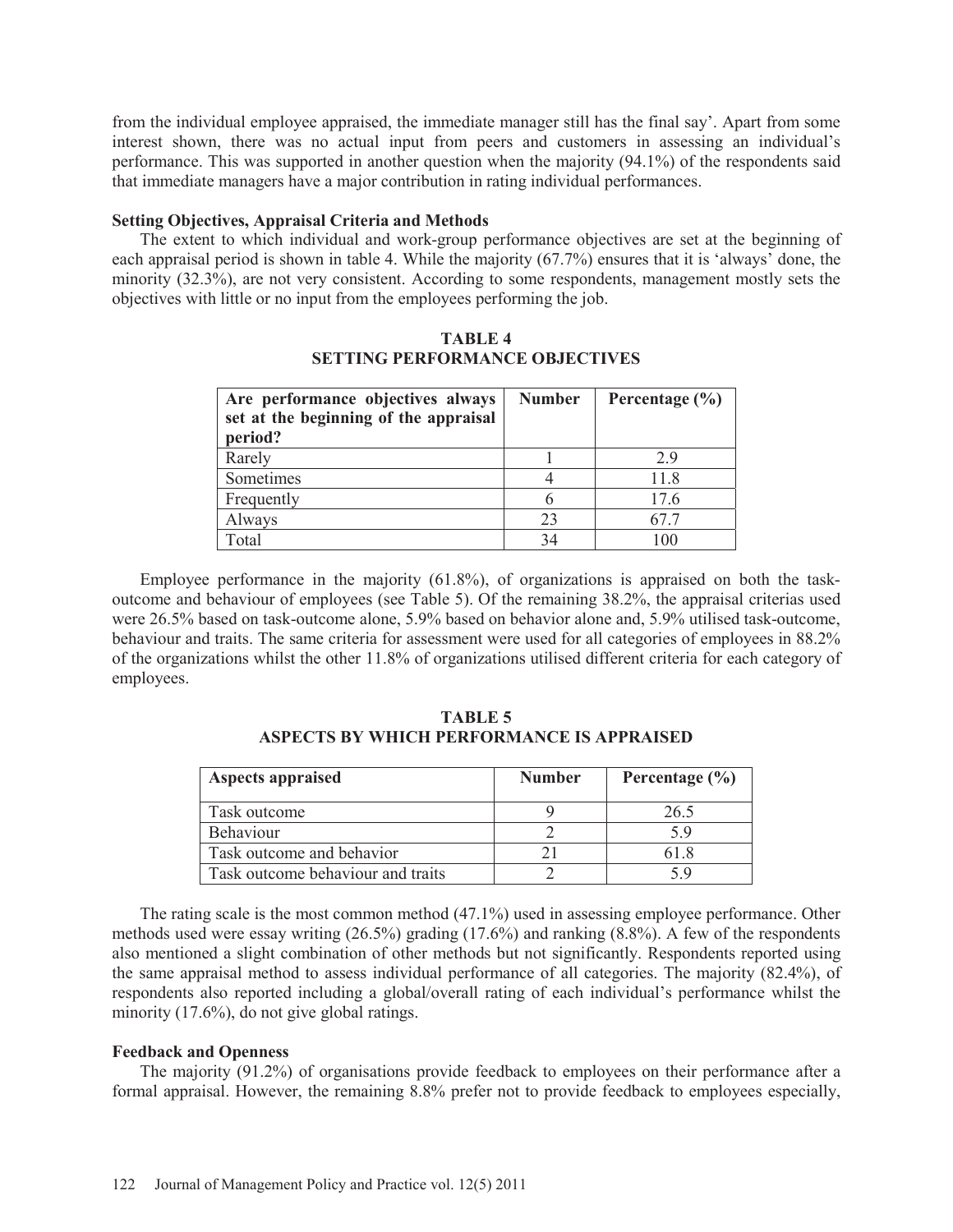when an employee's performance report is unsatisfactory. One of the respondents explicitly said 'it is not easy communicating the results to those who have performed badly, good performers can see the result in their pays'. However, most (88.2%), organizations do allow employees to view their individual formal appraisal reports, while only a few (11.8%) preferred not to.

### **Acceptance of Appraisal Results and Concept**

With the exception of a minority (17.6%), the majority (82.4%) of respondents perceive that their employees do not 'totally accept' the validity of the appraisal results. Yet just over half (58.8%) reported that employees do contest the appraisal results while the other 41.2% reported otherwise. Also, acceptance of the concept of performance appraisal was rather poor amongst the employees as reported by the respondents. A minority (23.5%), said that their employees 'totally accept' the concept of performance appraisal while the majority (74.5%) reported the acceptance of performance appraisal concept only to various lesser extents as shown in Table 6.

| Extent to which appraisal concept is<br>accepted | <b>Number</b> | Percentage $(\% )$ |
|--------------------------------------------------|---------------|--------------------|
| <b>Small Extent</b>                              |               | 32.4               |
| Moderate extent                                  |               | 5.9                |
| Large extent                                     |               | 32.4               |
| Very large extent                                |               | 5.9                |
| <b>Total Acceptance</b>                          |               | 23.5               |

**TABLE 6 EXTENT OF ACCEPTANCE FOR PERFORMANCE APPRAISAL CONCEPT** 

### **Difficulties with Implementing Performance Appraisal**

Just over half (52.9%) of the organisations reported evaluating the effectiveness of their performance appraisal system in serving its primary purpose(s), whilst 47.1% did not indicate to have done so. Most of those that did evaluate their appraisal systems did so through informal discussions and others observed improvement in employee attitudes to their jobs. Surprisingly all the respondents were satisfied about their performance appraisal systems to certain extents. This includes those who up to the time of survey have not yet evaluated the effectiveness their current performance appraisal system. When asked if they were satisfied that the purposes of their performance appraisal system have been fully served, 58.8% confidently answered 'yes' while other 41.2% indicated 'somewhat yes'.

The majority (70.6%) of respondents mentioned that some managers (appraisers) do find it difficult to implement some parts of the appraisal system while a minority (29.4%) reported that managers in their organizations have no difficulties implementing their appraisal system. The respondents frequently mentioned that new managers including those recruited from outside the organization often have difficulties in sufficiently completing some parts of the appraisal forms and process. The most common difficulties reported to be faced include; completing the appraisal forms and procedures as designed (especially, newcomers to the respective organizations), failure to provide feedback (especially, negative outcomes) to subordinate and, tendency to evaluate their subordinate's performance in isolation instead of doing it jointly. A few (5) organizations proclaim to run some sessions on 'how to conduct performance appraisal' each time before the actual appraisal takes place. Some others referred to instruction manual for their performance appraisal systems that are available as guides.

Finally, the respondents were asked if they would like to see any modification made to their performance appraisal system. While 44.1% reported not considering any modification to their system as yet, the other 55.9% would like to see their performance appraisal systems modified. The modifications suggested were to a) allow for more input from appraisees, b) simplify the system and forms to ensure easy implementation, c) construct a more improved and formal system, d) include section on development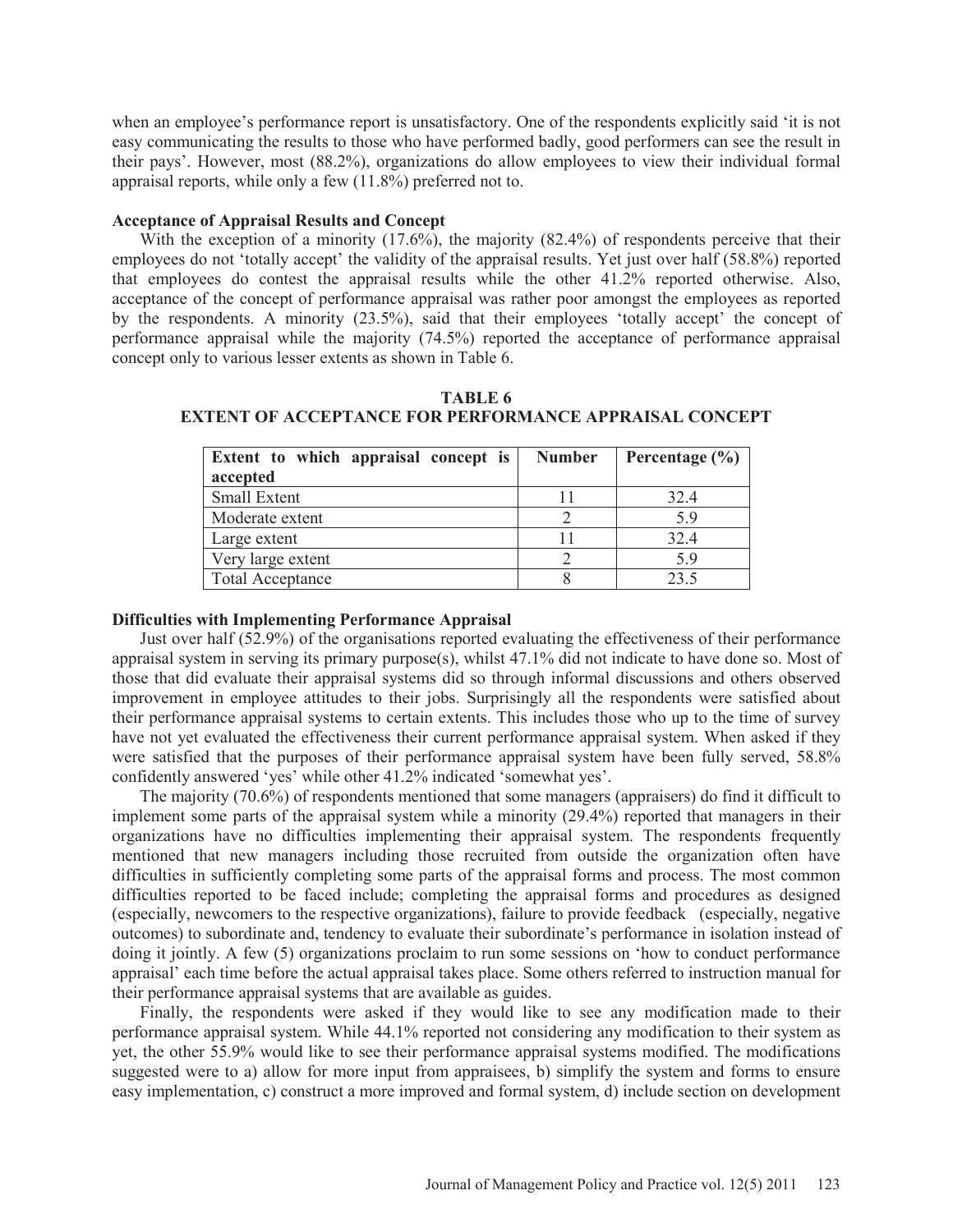of employees on the forms, e) increase attributes to be appraised, f) design a performance appraisal system appropriate for Papua New Guinea, g) include peer input, h) change appraisal timing (yearly to 6 monthly) and, i) allow employee to decide on training needs.

### **DISCUSSION**

Performance appraisal' is the most common term by which private sector organisations in Papua New Guinea refer to their performance appraisal system. These systems were designed either primarily by the human resource manager in consultation with other managers within the organisation or, by their overseas based parent company which was a notable factor among international firms. Consistent with an early work (Bretz et al 1992), this suggests that there is virtually no input from the employees affected by the appraisal. Even managers who use the systems do not have much input (in the case of firms inheriting systems designed by overseas-based parent firms). Yet the performance appraisal systems are expected to be implemented effectively by the host managers within their organisations.

### **Purposes of Performance Appraisal**

The results of this study suggest that the overall functions of the performance appraisal system in most of the organisations are both evaluative and developmental with more focus on the former. There appears to be no conflict in these two primary functions being served by the same performance appraisal system. No respondents indicated the use of separate appraisal systems for each function. The main objectives of the performance appraisal systems reported by the respondents suggest that organisations use one appraisal system for both developmental and evaluative functions.

The main purposes of performance appraisal systems in Papua New Guinea are to identify training needs of employees and training, evaluating current performance towards meeting organisational goals, and rewarding employees for good performance. The vast majority of respondents indicated that pay was influenced by performance appraisal. This links to a follow-up question in which managers were recommending pay increases based on performance. In addition to their main appraisal method, most organisations also used global rating, which is used mainly for making pay decisions. Other common performance appraisal objectives such as providing feedback, personnel planning, identifying employee potential and counseling, were rarely mentioned amongst the main purposes of performance appraisal systems in this study. However, in a later question, it was found that the majority of respondents did provide feedback but the formality of it is unknown.

### **Implementation**

Most organisations in Papua New Guinea conduct their formal performance appraisal annually while some conduct theirs more than once a year. However, little attention is given to informal performance reviews during the cause of the year. This practice supports the reward for good performance, one of the main purposes of performance appraisal identified in the study, which is link to annual pay increases. It also supports the finding that providing continuous feedback was not one of the main objectives of performance appraisal systems in Papua New Guinea.

The immediate managers are the main source of appraisal ratings in most organisations although, there is some input from the appraisees themselves. Other sources of ratings such as peers and customers have no formal input in assessing an individual's performance in almost all the organisations. While the majority of organisations allowed their employees to view and sign their performance appraisal reports to ensure openness of the appraisal processes and outcomes, few preferred not to. A combination of taskoutcome and behaviour is the most common criteria used in assessing an employee's performance in most of the organisation. While rating scale is the appraisal method used by most organisations, a surprisingly good number of organisations use the essay writing method.

One of the notable findings of the study was that the majority of employees do not 'totally accept' neither the appraisal results as valid, nor the concept of performance appraisal. This in some ways may be linked to the level of employee participation in rating their own performance, and the setting of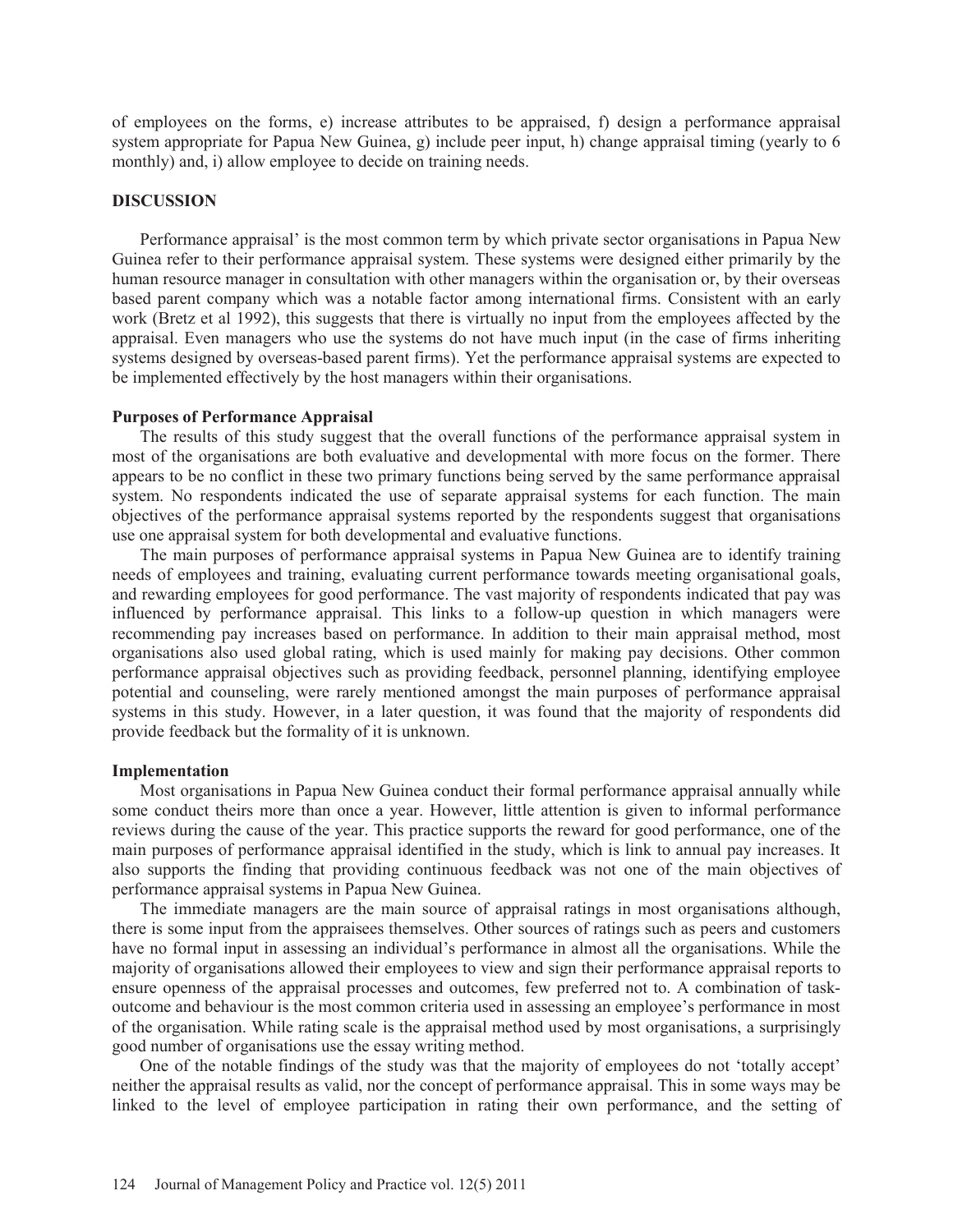performance objectives. While appraisees do participate in assessing their own performance, formal selfappraisal is not a common practice in most of Papua New Guinea's private sector organisation. Hence, the immediate manager is likely to be seen by employees to be dominating the appraisal rating and playing the role of judge. Setting of performance objectives are mostly done by managers for the employees who perform the job. Furthermore, setting of personal development goals for employees such as taking training courses do not receive much encouragement. Organistions in Papua New Guinea's private sector could incorporate management by objective (MBO) to increase employee participation.

While most organisations indicated that they do provide feedback to the employees, the depth and extensiveness of the discussion is unknown and employee dissatisfaction is perceptible. It is also important to appreciate that feedback was not found to be one of the main objectives of the appraisal systems as mentioned earlier. Therefore, its implementation on the part of managers may not be viewed as essential but rather, part of the appraisal process that needed to be done, resulting in employee dissatisfaction. The reasons for the lack of employee acceptance of the validity of performance appraisal results and the concept has not been investigated further however, some cultural implications are notable.

### **Difficulties and Modifications of Appraisal Systems**

The respondents reported some of difficulties faced in implementing the performance appraisal systems and suggestions for modification to these systems. One problem organisations are faced with is the failure of some managers to correctly complete the appraisal forms and procedure as designed. This issue was supported with one of the most preferred modifications - to simplify performance appraisal systems to ensure easy implementation. The finding implies the need for more input from both managers and employees in the design of the appraisal system. This is particularly important, for organisations that use appraisal systems designed by their overseas-based parent companies. Another most frequently cited modification reported was to increase appraisee participation in the appraisal process.

The other difficulty expressed was the failure of managers to communicate feedback especially, negative results to employees. Some organisations do provide sessions for their managers on 'how to conduct performance appraisal' however, the results suggest that there is a need for training and coaching of both managers and appraisees in the appraisal process. Training and coaching has a major impact on the effectiveness of appraisal interviews (Anderson, 1996 & 1993). Hence, managers will comfortably conduct appraisals and provide feedback (including negative comments) without fear of the consequences of being frank. Appraisees on the other hand, will be prepared to absorb the consequence of their performance without grievance or feelings of demotivation.

Consistent with the findings of Taylor & O'Driscoll (1994), common difficulties such as rating bias were not mention by the respondents. Apart from allowing for more input from appraisees, and simplify the system and forms to ensure easy implementation, other preferred modifications suggested are; inclusion of section on development of employees, a system appropriate for the country's context, inclusion of peer appraisal and, change to appraisal timing (yearly to 6 monthly).

## **CONCLUSION & RECOMMENDATION**

Like organisations around the world, performance appraisal systems are part of the management process of organisations in Papua New Guinea. It is evident that both the evaluative and developmental purposes are been served by the appraisal systems with more focus on the former particularly, in relation to pay/compensation.

On one hand, there is the seriously low percentage of employee acceptances of the validity of performance appraisal results and concept. This is an indication of some dissatisfaction with current appraisal practices particularly, with the lack of employee participation in the appraisal processes and appraisal training. On the other hand, there is the surprisingly high percentage of performance appraisal systems reported to be effectively serving their purposes within the organisations with some improvements needed.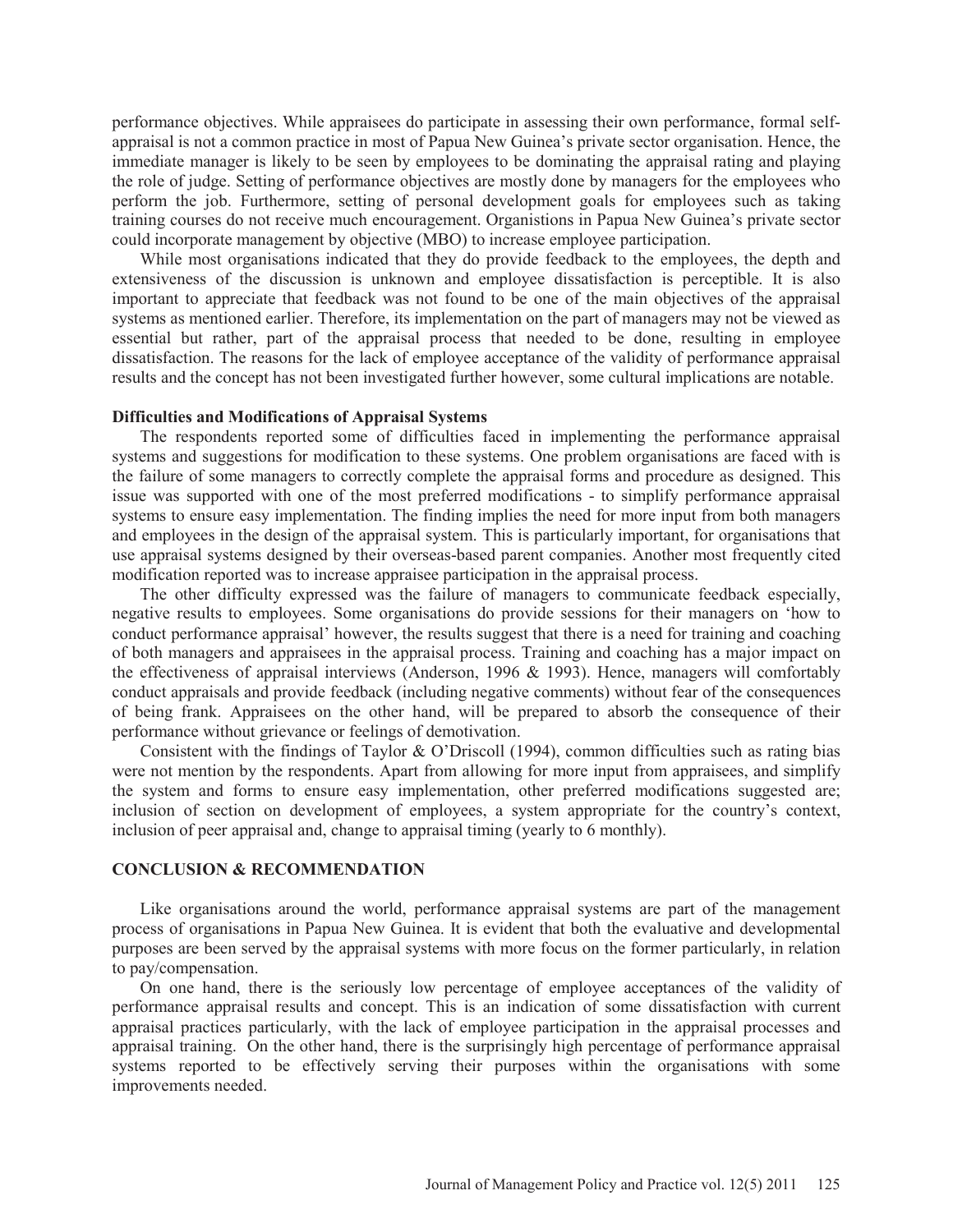This study provides a description of the performance appraisal system as reported by human resource managers (administrators) without any consideration of the influence of contextual factors in a nonwestern developing country context. There are implications in this study for both practitioners and further research. Apart from reasons stated earlier, the poor acceptance of performance appraisal be employees may be due to contextual factors that have not been discussed in this report Further studies are needed to ascertain how performance appraisals are actually practiced by engaging multiple respondents from all levels in the organisations. This may provide some understanding on what is actually practiced instead of what is intended and also bring to light any implications of the practices as a result of contextual factors. Additionally, organisations and practitioners in the process of developing their performance appraisal systems and procedures should seriously take not of the concerns (i.e. difficulties and modifications) reported. This may help provide some help towards designing and implementing a more appropriate appraisal system.

# **REFERENCES**

Beer, M. (1981). Performance Appraisal: Dilemmas and Possibilities. Organisational Dynamics. Winter issue, 24-36.

Bernardin, J. H., & Klatt, L. A (1985), Managerial Appraisal Systems: Has practice caught up to the state of the art? *Personnel Administrator,* November, 79-82, 84-86.

Bretz, R. D. Jr. & Milkovich, G. T. (1990). *Performance appraisal in large organisations: Practice and research implications*. (Working paper 89(17). New York. Center for Advanced Human Resource Studies. Cornell Uni.

Bretz, Jr. R. D., Milkovich, G. T., & Read, W. (1992). The current state of performance appraisal practice: concerns, directions, and implications. *Journal of Management,* 18(2), 321.

Cascio, W. & Bailey, E. (1995). International Human Resource Management: The state of Research and Practice. In O. Shenkar, (Ed.). *Global perspectives of Human Resource Management*. Englewood Cliffs, New Jersey: Prentice Hall.

Cummings, L. L., & Schwab, D. (1973). *Performance in organizations: Determinants and Appraisals*. Glenview, Illinois: Scott Foresman.

Clark, R. (1988). Australian Human Resource Management. Framework and Practice. Mc Graw – Hill. Sydney.

Cleveland, J. N., Murphy, K. R. & Willams. R. E. (1989). Multiple Uses of Performance Appraisal: Prevalence and Correlates. *Journal of Applied Psychology*, 74(1), 130-135.

Ferris, G. R., Barnum, D. T., Rosen, S. D., Holleran, L. P. & Dulebohn, J. H. (1995). Toward Business – University Partnerships in Human Resource Management: Integration of Science and Practice. In: Gerard R. Ferries, Sherman D. Rosen & Darold T. Barnum (Ed) Handbook of Human Resource Management. Blackwell. UK.

Fisher, C. D., Schoedfeldt, L. F. & Shaw, J.B. (1996). Human Resource Management. 3<sup>rd</sup> ed. Haughton, Mifflin Co. Boston.

Fletcher, C. (2001). Performance appraisal and management: The developing research agenda. Journal of Occupational and Organisational Psychology. Vol. 74 (4) 473-488.